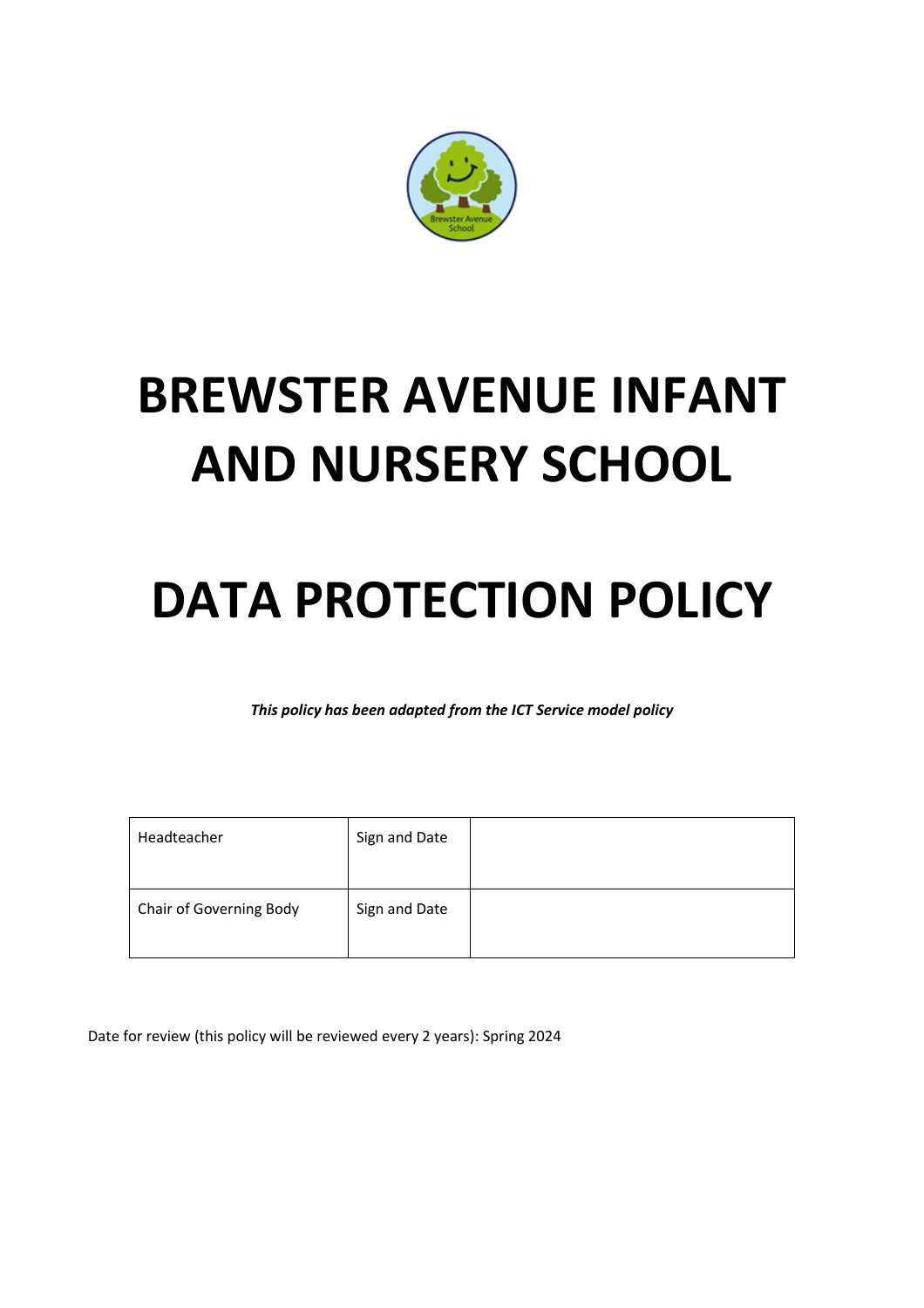# **Contents**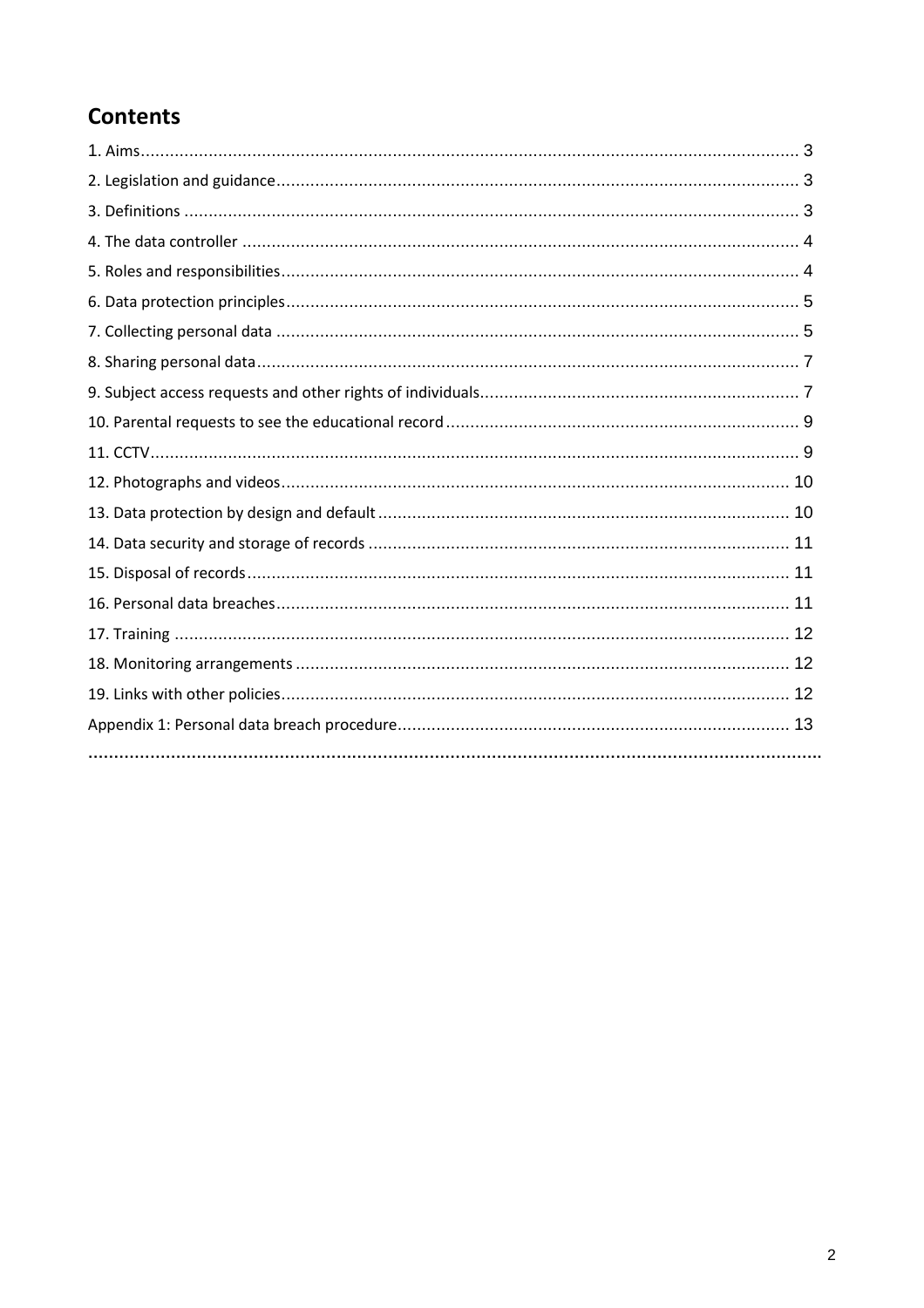# **1. Aims**

Our school aims to ensure that all personal data collected about staff, pupils, parents, governors, visitors and other individuals is collected, stored and processed in accordance with the General Data Protection [Regulation \(EU\) 2016/679 \(GDPR\)](https://eur-lex.europa.eu/legal-content/EN/TXT/?qid=1528874672298&uri=CELEX:02016R0679-20160504) and the [Data Protection Act 2018 \(DPA 2018\).](http://www.legislation.gov.uk/ukpga/2018/12/contents/enacted)

This policy applies to all personal data, regardless of whether it is in paper or electronic format.

# **2. Legislation and guidance**

This policy meets the requirements of the GDPR and the DPA 2018. It is based on guidance published by the Information Commissioner's Office (ICO) on th[e GDPR.](https://ico.org.uk/for-organisations/guide-to-the-general-data-protection-regulation-gdpr/)

It also reflects the ICO's [code of practice](https://ico.org.uk/media/for-organisations/documents/1542/cctv-code-of-practice.pdf) for the use of surveillance cameras and personal information.

In addition, this policy complies with regulation 5 of the Education (Pupil Information) (England) [Regulations 2005](http://www.legislation.gov.uk/uksi/2005/1437/regulation/5/made), which gives parents the right of access to their child's educational record.

| <b>Term</b>                         | <b>Definition</b>                                                                                                                                                                                                                                                                                                                                                                                                                                                            |
|-------------------------------------|------------------------------------------------------------------------------------------------------------------------------------------------------------------------------------------------------------------------------------------------------------------------------------------------------------------------------------------------------------------------------------------------------------------------------------------------------------------------------|
| <b>Personal data</b>                | Any information relating to an identifiable living<br>person who can be directly or indirectly identified<br>in particular by reference to an identifier.                                                                                                                                                                                                                                                                                                                    |
| Special categories of personal data | Special category data is personal data which the<br>GDPR says is more sensitive, and so needs more<br>protection, including information about an<br>individual's:<br>Racial or ethnic origin<br>Political opinions<br>Religious or philosophical beliefs<br>Trade union membership<br>Genetics<br>Biometrics (such as fingerprints, retina<br>and iris patterns), where used for<br>identification purposes<br>Health - physical or mental<br>Sex life or sexual orientation |
| <b>Processing</b>                   | Any action performed on personal data, such as<br>collecting, recording, organising, structuring,<br>storing, adapting, altering, retrieving, using,<br>disseminating, erasing or destroying.<br>Processing can be automated or manual.                                                                                                                                                                                                                                      |

## **3. Definitions**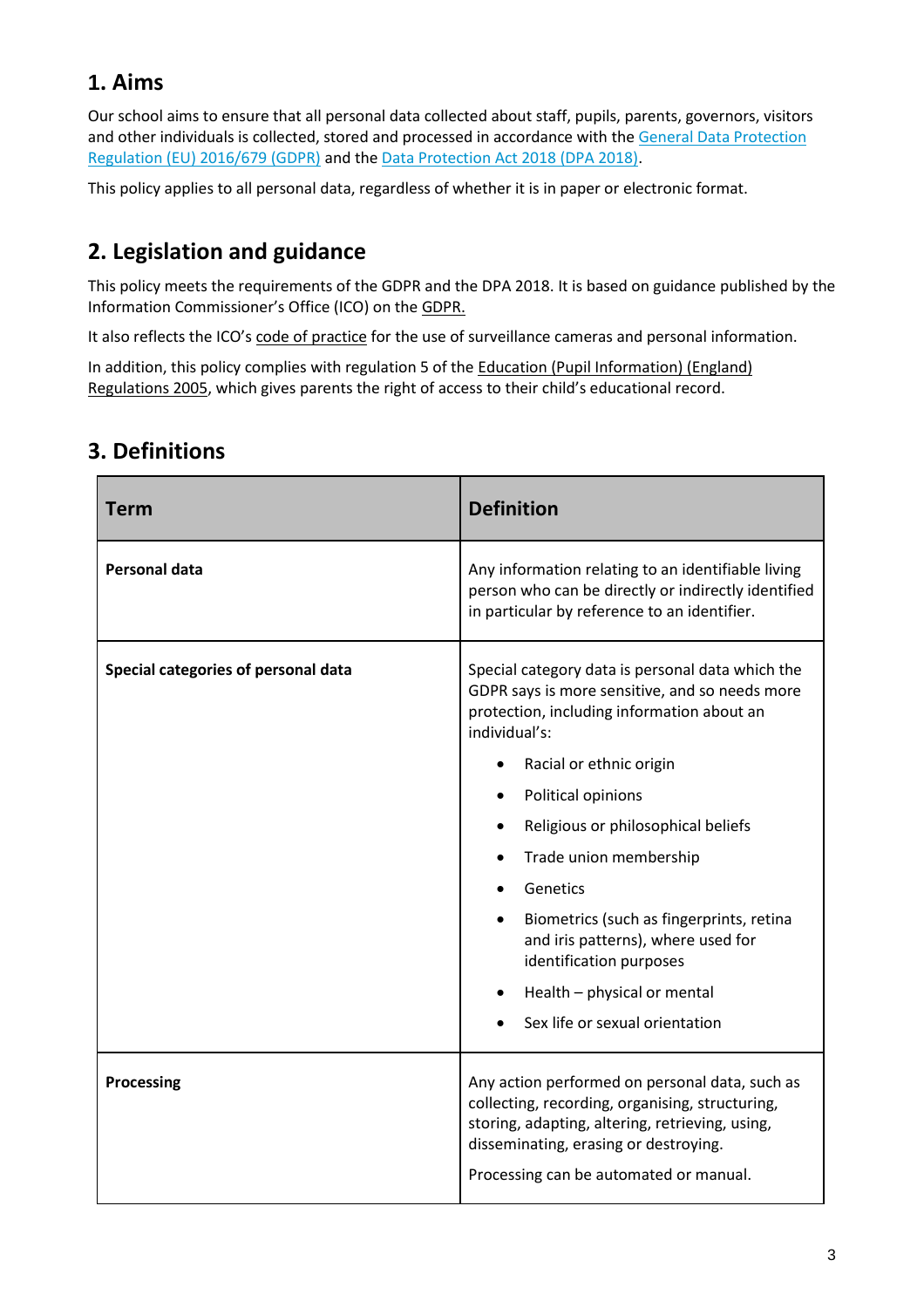| Data subject         | The identified or identifiable individual whose<br>personal data is held or processed.                                                                     |
|----------------------|------------------------------------------------------------------------------------------------------------------------------------------------------------|
| Data controller      | A person or organisation that determines the<br>purposes and the means of processing of<br>personal data.                                                  |
| Data processor       | A person or other body, other than an employee<br>of the data controller, who processes personal<br>data on behalf of the data controller.                 |
| Personal data breach | A breach of security leading to the accidental or<br>unlawful destruction, loss, alteration,<br>unauthorised disclosure of, or access to personal<br>data. |

## **4. The data controller**

Our school processes personal data relating to parents, pupils, staff, governors, visitors and others, and therefore is a data controller.

The school has paid its data protection fee to the ICO and will pay this annually or as otherwise legally required.

## **5. Roles and responsibilities**

This policy applies to **all staff** employed by our school, and to external organisations or individuals working on our behalf. Staff who do not comply with this policy may face disciplinary action.

#### **5.1 The Governing Body**

The governing body has overall responsibility for ensuring that our school complies with all relevant data protection obligations.

#### **5.2 Data Protection Officer**

The data protection officer (DPO) is responsible for overseeing the implementation of this policy, monitoring our compliance with data protection law, and developing related policies and guidelines where applicable.

They will report to the Governing Body their advice and recommendations on school data protection issues.

For routine enquiries about this policy, please contact the Headteacher in the first instance, who is the school's data protection representative.

The DPO is also a point of contact for individuals whose data the school processes, and the first point of contact for the ICO.

Full details of the DPO's responsibilities are set out in their job description.

Our DPO is Joe Lee of Ark ICT Solutions and is contactable vi[a dpo@ark.me.uk](mailto:dpo@ark.me.uk)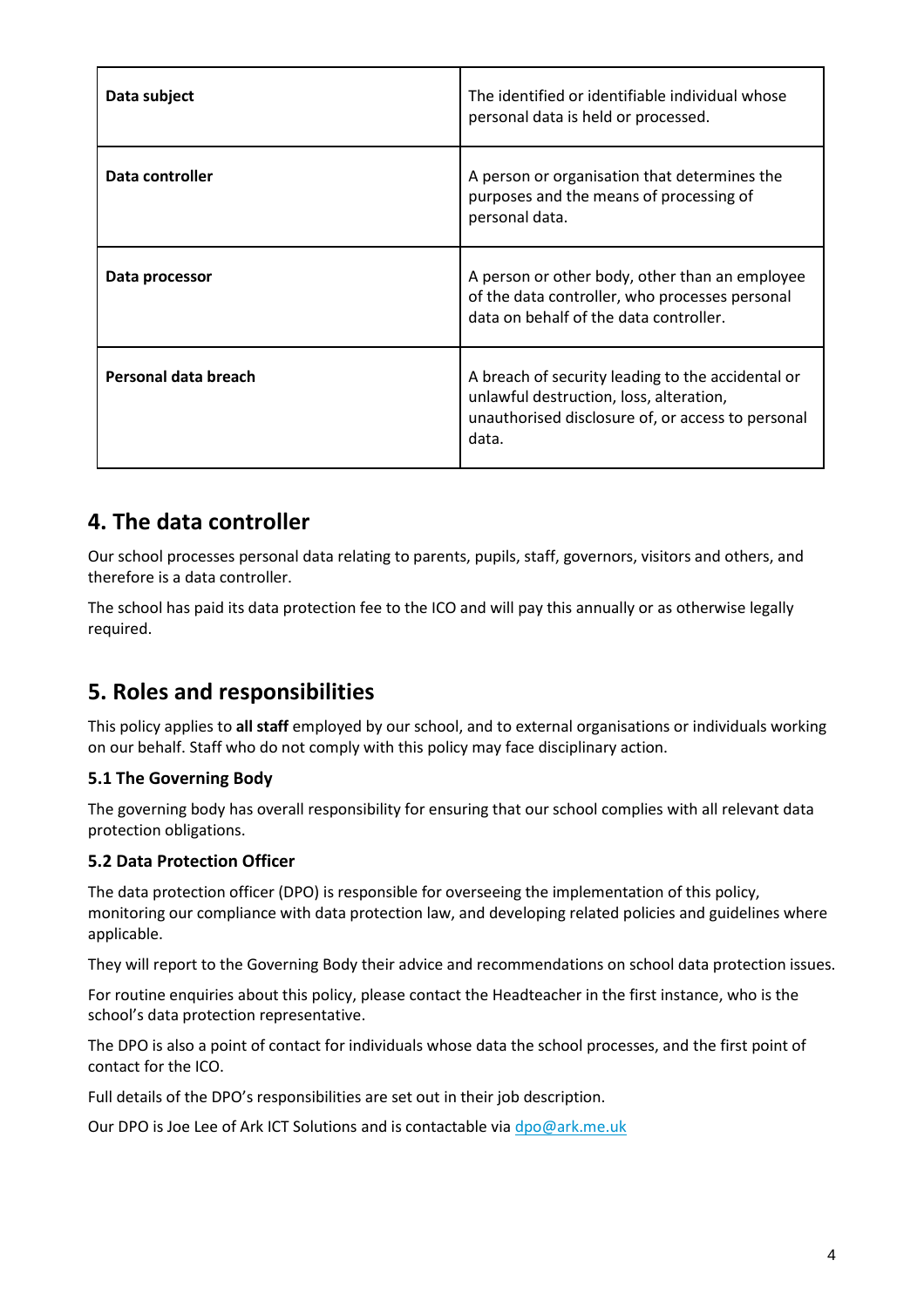#### **5.3 Headteacher**

The headteacher acts as the representative of the data controller on a day-to-day basis.

#### **5.4 All staff**

Staff are responsible for:

- Collecting, storing and processing any personal data in accordance with this policy
- Informing the school of any changes to their personal data, such as a change of address
- Contacting the headteacher (designated school contact), or the DPO, in the following circumstances:
	- $\circ$  With any questions about the operation of this policy, data protection law, retaining personal data or keeping personal data secure
	- o If they have any concerns that this policy is not being followed
	- $\circ$  If they are unsure whether or not they have a lawful basis to use personal data in a particular way
	- $\circ$  If they need to rely on or capture consent, draft a privacy notice, deal with data protection rights invoked by an individual, or transfer personal data outside the European Economic Area
	- o If there has been a data breach
	- o Whenever they are engaging in a new activity that may affect the privacy rights of individuals
	- o If they need help with any contracts or sharing personal data with third parties

## **6. Data protection principles**

The GDPR is based on data protection principles that our school must comply with.

The principles say that personal data must be:

- Processed lawfully, fairly and in a transparent manner
- Collected for specified, explicit and legitimate purposes
- Adequate, relevant and limited to what is necessary to fulfil the purposes for which it is processed
- Accurate and, where necessary, kept up to date
- Kept for no longer than is necessary for the purposes for which it is processed
- Processed in a way that ensures it is appropriately secure

This policy sets out how the school aims to comply with these principles.

## **7. Collecting personal data**

#### **7.1 Lawfulness, fairness and transparency**

We will only process personal data where we have one of 6 'lawful bases' (legal reasons) to do so under data protection law:

- The data needs to be processed so that the school can **fulfil a contract** with the individual, or the individual has asked the school to take specific steps before entering into a contract
- The data needs to be processed so that the school can **comply with a legal obligation**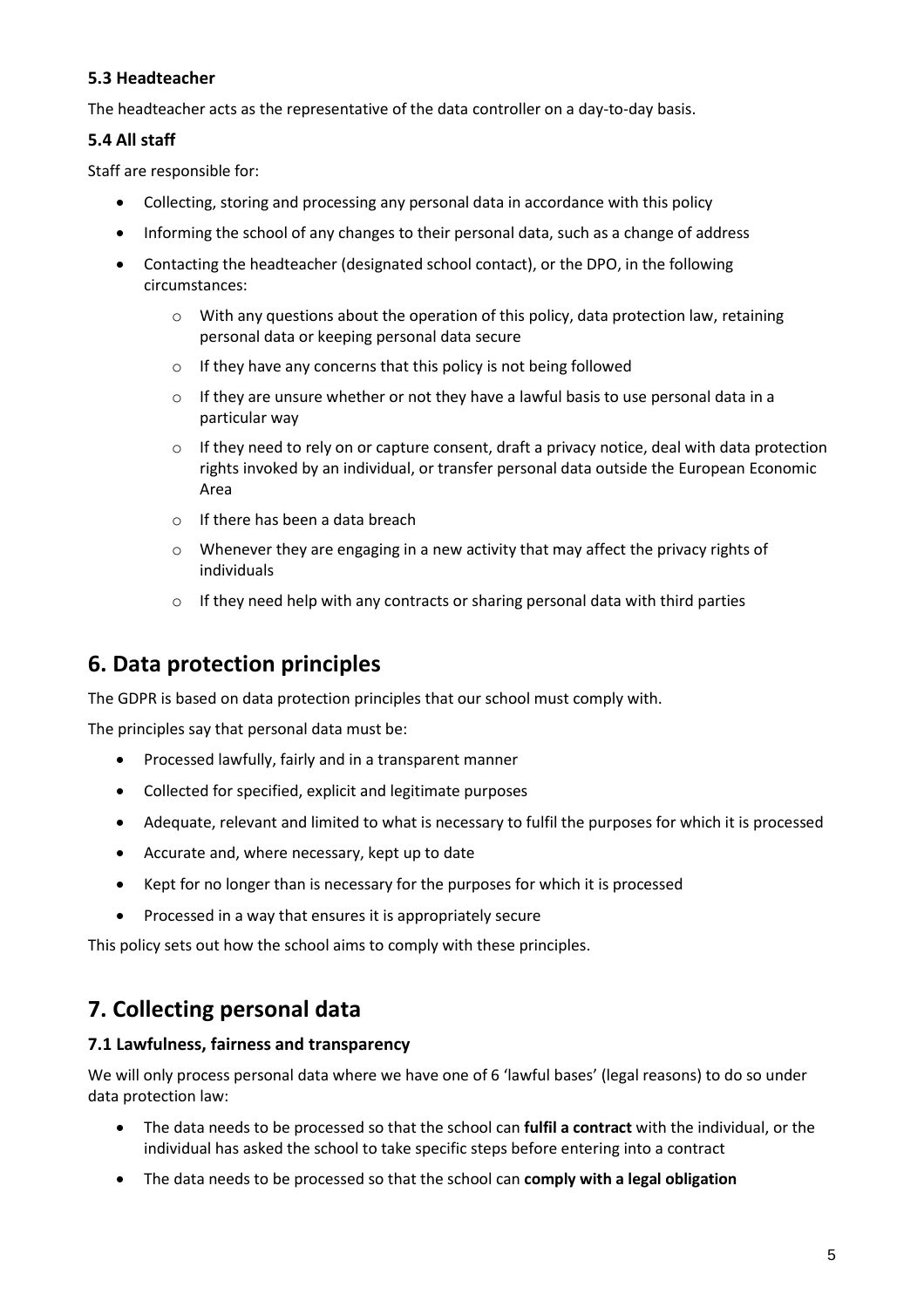- The data needs to be processed to ensure the **vital interests** of the individual e.g. to protect someone's life
- The data needs to be processed so that the school, as a public authority, can perform a task **in the public interest,** and carry out its official functions
- The data needs to be processed for the **legitimate interests** of the school or a third party (provided the individual's rights and freedoms are not overridden)
- The individual (or their parent/carer when appropriate in the case of a pupil) has freely given clear **consent**

For special categories of personal data, we will also meet one of the special category conditions for processing which are set out in the GDPR and Data Protection Act 2018.

- The individual (or their parent/carer when appropriate in the case of a pupil) has given **explicit consent**
- The data needs to be processed to perform or exercise obligations or rights in relation to **employment, social security or social protection law**
- The data needs to be processed to ensure the **vital interests** of the individual or another person, where the individual is physically or legally incapable of giving consent
- The data has already been made **manifestly public** by the individual
- The data needs to be processed for the establishment, exercise or defence of **legal claims**
- The data needs to be processed for reasons of **substantial public interest** as defined in legislation
- The data needs to be processed for **health or social care purposes**, and the processing is done by, or under the direction of, a health or social work professional or by any other person obliged to confidentiality under law
- The data needs to be processed for **public health reasons**, and the processing is done by, or under the direction of, a health professional or by any other person obliged to confidentiality under law
- The data needs to be processed for **archiving purposes**, scientific or historical research purposes, or statistical purposes, and the processing is in the public interest

For criminal offence data, we will meet both a lawful basis and a condition set out under data protection law. Conditions include:

- The individual (or their parent/carer when appropriate in the case of a pupil) has given **consent**
- The data needs to be processed to ensure the **vital interests** of the individual or another person, where the individual is physically or legally incapable of giving consent
- The data has already been made **manifestly public** by the individual
- The data needs to be processed for or in connection with legal proceedings, to obtain legal advice, or for the establishment, exercise or defence of **legal rights**
- The data needs to be processed for reasons of **substantial public interest** as defined in legislation

Whenever we first collect personal data directly from individuals, we will provide them with the relevant information required by data protection law.

We will always consider the fairness of our data processing. We will ensure we do not handle personal data in ways that individuals would not reasonably expect, or use personal data in ways which have unjustified adverse effects on them.

#### **7.2 Limitation, minimisation and accuracy**

We will only collect personal data for specified, explicit and legitimate reasons. We will explain these reasons to the individuals when we first collect their data.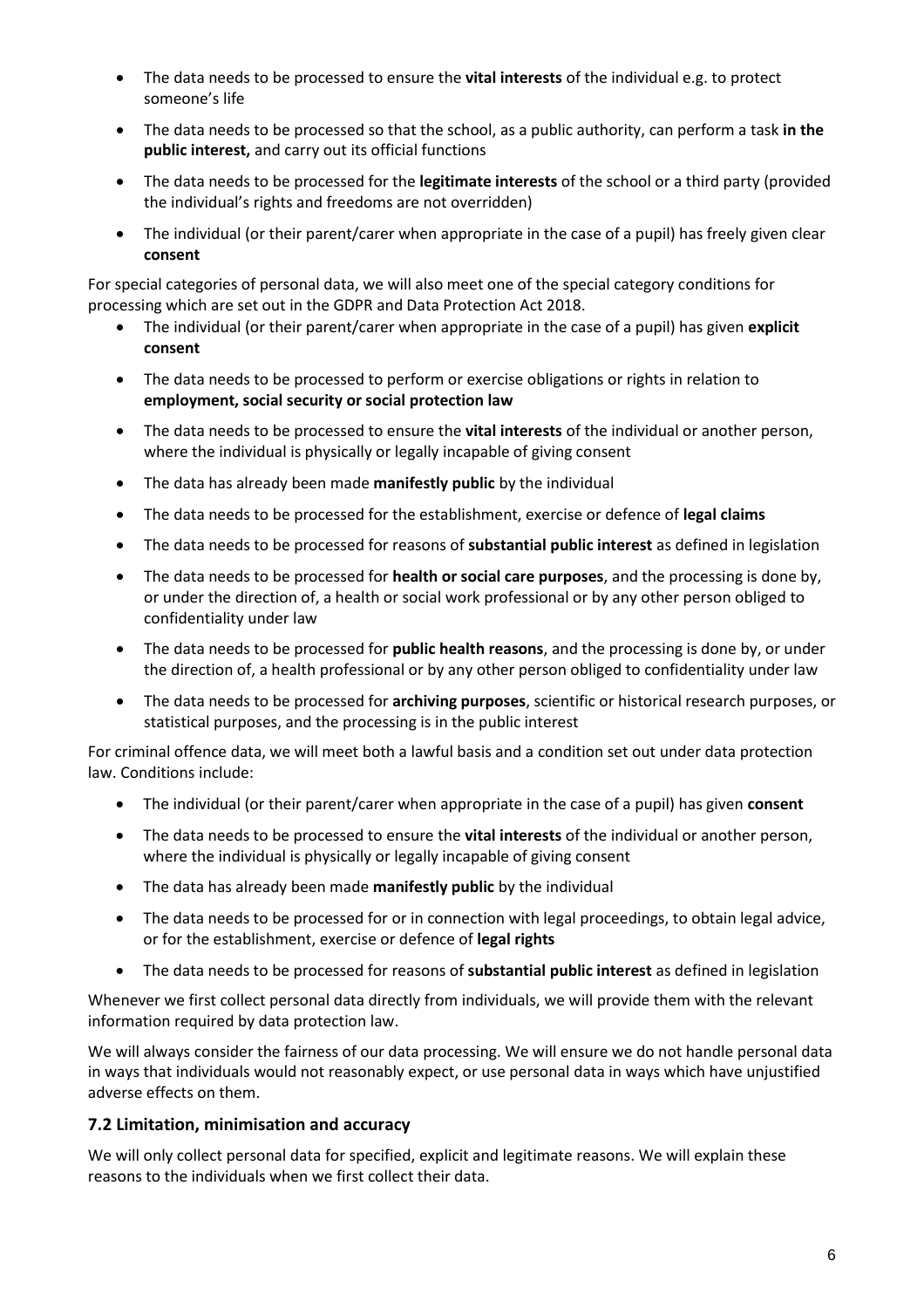If we want to use personal data for reasons other than those given when we first obtained it, we will inform the individuals concerned before we do so, and seek consent where necessary.

Staff must only process personal data where it is necessary in order to do their jobs.

We will keep data accurate and, where necessary, up-to-date. Inaccurate data will be rectified or erased when appropriate.

When staff no longer need the personal data they hold, they must ensure it is deleted or anonymised. This will be done in accordance with the Retention Schedule set out in the Information and Record Management Society's Toolkit for Schools.

## **8. Sharing personal data**

We will not normally share personal data with anyone else, but may do so where it is set out in our Privacy Notices or there are certain circumstances where we may be required to do so and:

- There is an issue with a pupil or parent/carer that puts the safety of our staff at risk
- We need to liaise with other agencies we will seek consent as necessary before doing this
- Our suppliers or contractors need data to enable us to provide services to our staff and pupils for example, IT companies. When doing this, we will:
	- $\circ$  Only appoint suppliers or contractors which can provide sufficient guarantees that they comply with data protection law
	- $\circ$  Establish a contract with the supplier or contractor to ensure the fair and lawful processing of any personal data we share
	- $\circ$  Only share data that the supplier or contractor needs to carry out their service, and information necessary to keep them safe while working with us

We will also share personal data with law enforcement and government bodies where we are legally required to do so.

We may also share personal data with emergency services and local authorities to help them to respond to an emergency situation that affects any of our pupils or staff.

Where we transfer personal data internationally, we will do so in accordance with data protection law.

## **9. Subject access requests and other rights of individuals**

#### **9.1 Subject access requests**

Individuals have a right to make a 'subject access request' to gain access to personal information that the school holds about them. This includes:

- Confirmation that their personal data is being processed
- Access to a copy of the data
- The purposes of the data processing
- The categories of personal data concerned
- Who the data has been, or will be, shared with
- How long the data will be stored for, or if this isn't possible, the criteria used to determine this period
- Where relevant, the existence of the right to request rectification, erasure or restriction, or to object to such processing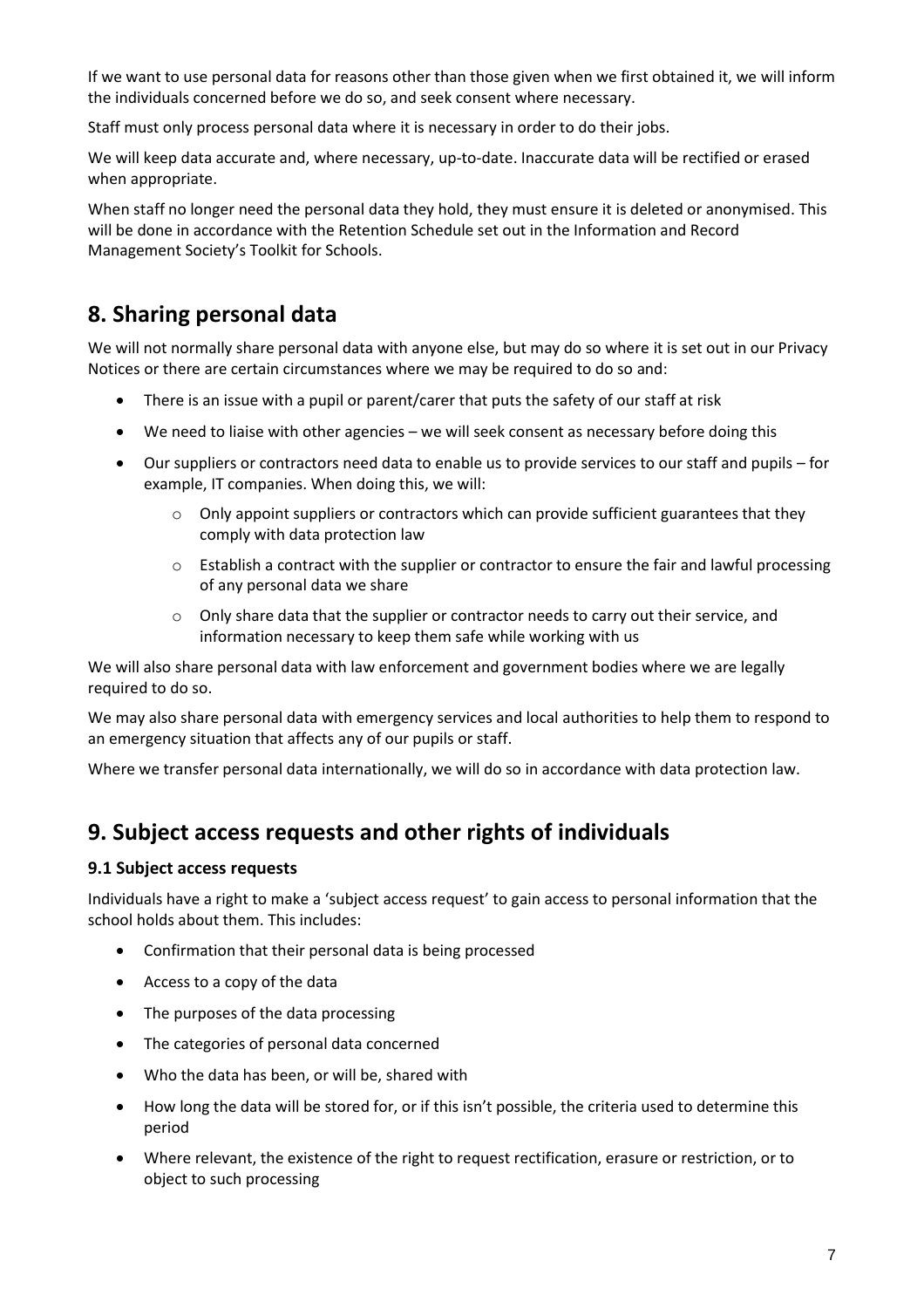- The right to lodge a complaint with the ICO or another supervisory authority
- The source of the data, if not the individual
- Whether any automated decision-making is being applied to their data, and what the significance and consequences of this might be for the individual
- The safeguards provided if the data is being transferred internationally

Subject access requests can be submitted in any form, but we may be able to respond to requests more quickly if they are made in writing and include:

- Name of individual
- Correspondence address
- Contact number and email address
- Details of the information requested

If staff receive a subject access request they must immediately forward it to the headteacher.

#### **9.2 Children and subject access requests**

Personal data about a child belongs to that child, and not the child's parents or carers. For a parent or carer to make a subject access request with respect to their child, the child must either be unable to understand their rights and the implications of a subject access request, or have given their consent.

Children below the age of 12 are generally not regarded to be mature enough to understand their rights and the implications of a subject access request. Therefore, most subject access requests from parents or carers of pupils at our school may be granted without the express permission of the pupil. This is not a rule and a pupil's ability to understand their rights will always be judged on a case-by-case basis.

#### **9.3 Responding to subject access requests**

When responding to requests, we:

- May ask the individual to provide 2 forms of identification
- May contact the individual via phone to confirm the request was made
- Will respond without delay and within 1 month of receipt of the request
- Will provide the information free of charge
- May tell the individual we will comply within 3 months of receipt of the request, where a request is complex or numerous. We will inform the individual of this within 1 month, and explain why the extension is necessary

We will not disclose information for a variety of reasons, such as if it:

- Might cause serious harm to the physical or mental health of the pupil or another individual
- Would reveal that the child is being or has been abused, or is at risk of abuse, where the disclosure of that information would not be in the child's best interests
- Would include another person's personal data that we can't reasonably anonymise, and we don't have the other person's consent and it would be unreasonable to proceed without it
- Is part of certain sensitive documents, such as those related to crime, immigration, legal proceedings or legal professional privilege, management forecasts, negotiations, confidential references, or exam scripts

If the request is unfounded or excessive, we may refuse to act on it, or charge a reasonable fee which takes into account administrative costs.

A request will be deemed to be unfounded or excessive if it is repetitive, or asks for further copies of the same information.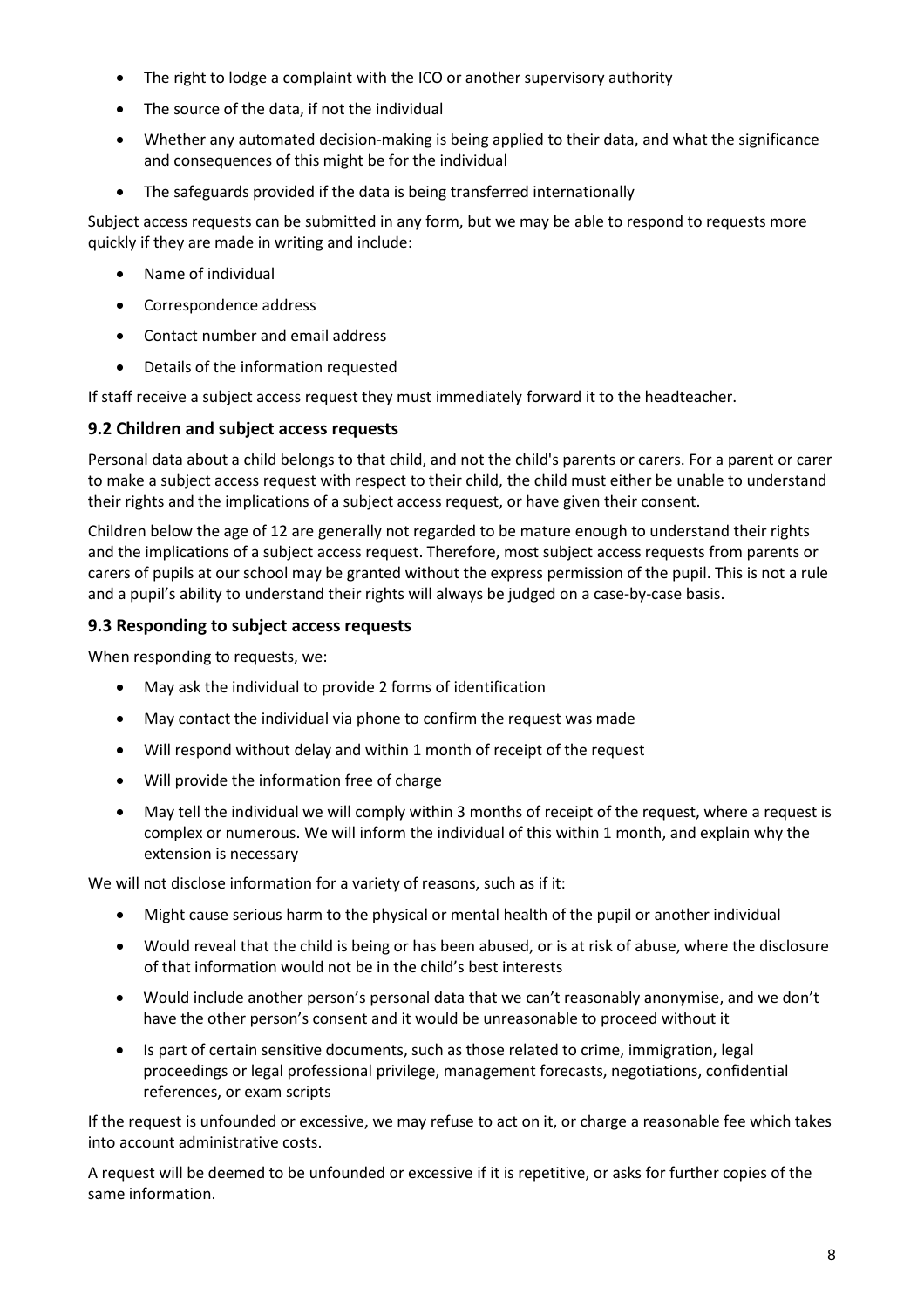When we refuse a request, we will tell the individual why, and tell them they have the right to complain to the ICO or that they can seek to enforce their subject access right through the courts.

When a Subject Access Request is made details of the request will be placed in the individuals record and disposed of when the record is disposed of in accordance with the Retention Schedule set out in the Information and Record Management Society's Toolkit for Schools. This can be found [here](http://irms.org.uk/?page=schoolstoolkit&terms=%22toolkit+and+schools%22)

#### **9.4 Other data protection rights of the individual**

In addition to the right to make a subject access request (see above), and to receive information when we are collecting their data about how we use and process it (see section 7), individuals also have the right to:

- Withdraw their consent to processing at any time
- Ask us to rectify, erase or restrict processing of their personal data, or object to the processing of it (in certain circumstances)
- Prevent use of their personal data for direct marketing
- Challenge processing which has been justified on the basis of public interest
- Object to decisions based solely on automated decision making or profiling (decisions taken with no human involvement, that might negatively affect them)
- Be notified of a data breach in certain circumstances
- Make a complaint to the ICO
- Ask for their personal data to be transferred to a third party in a structured, commonly used and machine-readable format (in certain circumstances)

Individuals should submit any request to exercise these rights to the contact the Headteacher in the first instance, who is the school's data protection representative. If staff receive such a request, they must immediately forward it to contact the school's data protection representative or the DPO.

## **10. Parental requests to see the educational record**

Parents, or those with parental responsibility, have a legal right to free access to their child's educational record (which includes most information about a pupil) within 15 school days of receipt of a written request.

If the request is for a copy of the educational record, the school may charge a fee to cover the cost of supplying it.

This right applies as long as the pupil concerned is aged under 18.

There are certain circumstances in which this right can be denied, such as if releasing the information might cause serious harm to the physical or mental health of the pupil or another individual, or if it would mean releasing exam marks before they are officially announced.

## **11. CCTV**

We have CCTV cameras on the driveway on the approach to school. We will adhere to the ICO's code of [practice](https://ico.org.uk/media/for-organisations/documents/1542/cctv-code-of-practice.pdf) for the use of CCTV. Please see the separate CCTV Policy for further information.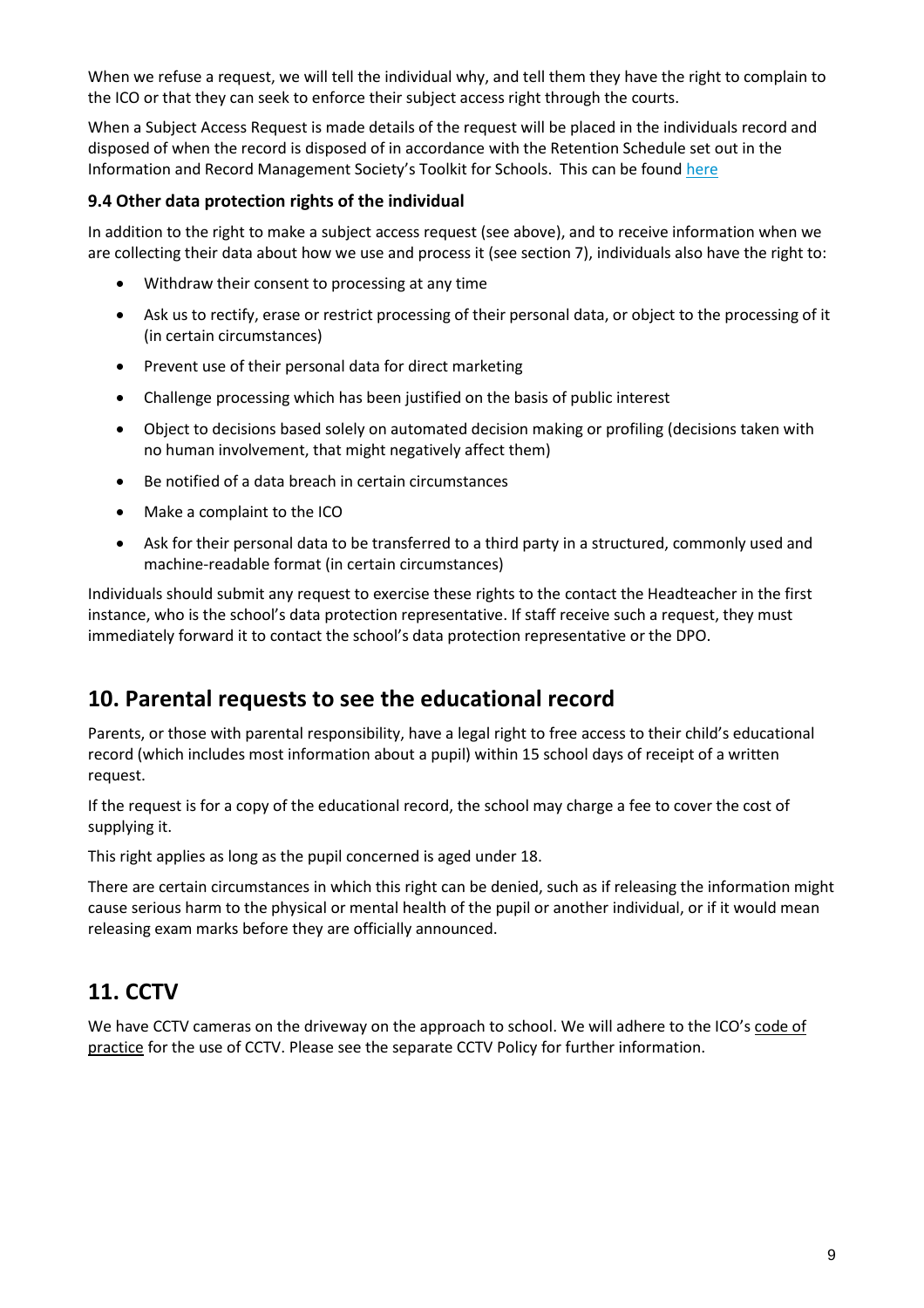## **12. Photographs and videos**

As part of our school activities, we take photographs and record images of individuals within our school.

We will obtain written consent from parents/carers for photographs and videos to be taken of their child for communication, marketing and promotional materials. We will clearly explain how the photograph and/or video will be used to both the parent/carer and pupil.

Uses may include:

- Within school in the school brochures, newsletters, etc.
- Outside of school by external agencies such as the school photographer, newspapers, campaigns
- Online on our school website or social media pages

Consent can be refused or withdrawn at any time. If consent is withdrawn, we will delete the digital photograph or video and not distribute it further. If consent is withdrawn after a photograph is used in a publication(s) we will continue to make use of the publication(s) incorporating the photograph but we will not use the photograph again and will remove it from the publication if it is re-printed.

When using photographs and videos in this way we will not accompany them with any other personal information about the child, to ensure they cannot be identified.

Any photographs and videos taken by parents/carers at school events for their own personal use are not covered by data protection legislation. However, we will ask that photos or videos with other pupils are not shared publicly on social media for safeguarding reasons, unless all the relevant parents/carers have agreed to this.

## **13. Data protection by design and default**

We will put measures in place to show that we have integrated data protection into all of our data processing activities, including:

- Appointing a suitably qualified DPO, and ensuring they have the necessary resources to fulfil their duties and maintain their expert knowledge
- Only processing personal data that is necessary for each specific purpose of processing, and always in line with the data protection principles set out in relevant data protection law (see section 6)
- Completing privacy impact assessments where the school's processing of personal data presents a high risk to rights and freedoms of individuals, and when introducing new technologies (the DPO will advise on this process)
- Integrating data protection into internal documents including this policy, any related policies and privacy notices
- Regularly training members of staff on data protection law, this policy, any related policies and any other data protection matters; we will also keep a record of attendance
- Regularly conducting reviews and audits to test our privacy measures and make sure we are compliant
- Appropriate safeguards being put in place if we transfer any personal data outside of the European Economic Area (EEA), where different data protection laws will apply
- Maintaining records of our processing activities, including:
	- $\circ$  For the benefit of data subjects, making available the name and contact details of our school contact and DPO and all information we are required to share about how we use and process their personal data (via our privacy notices)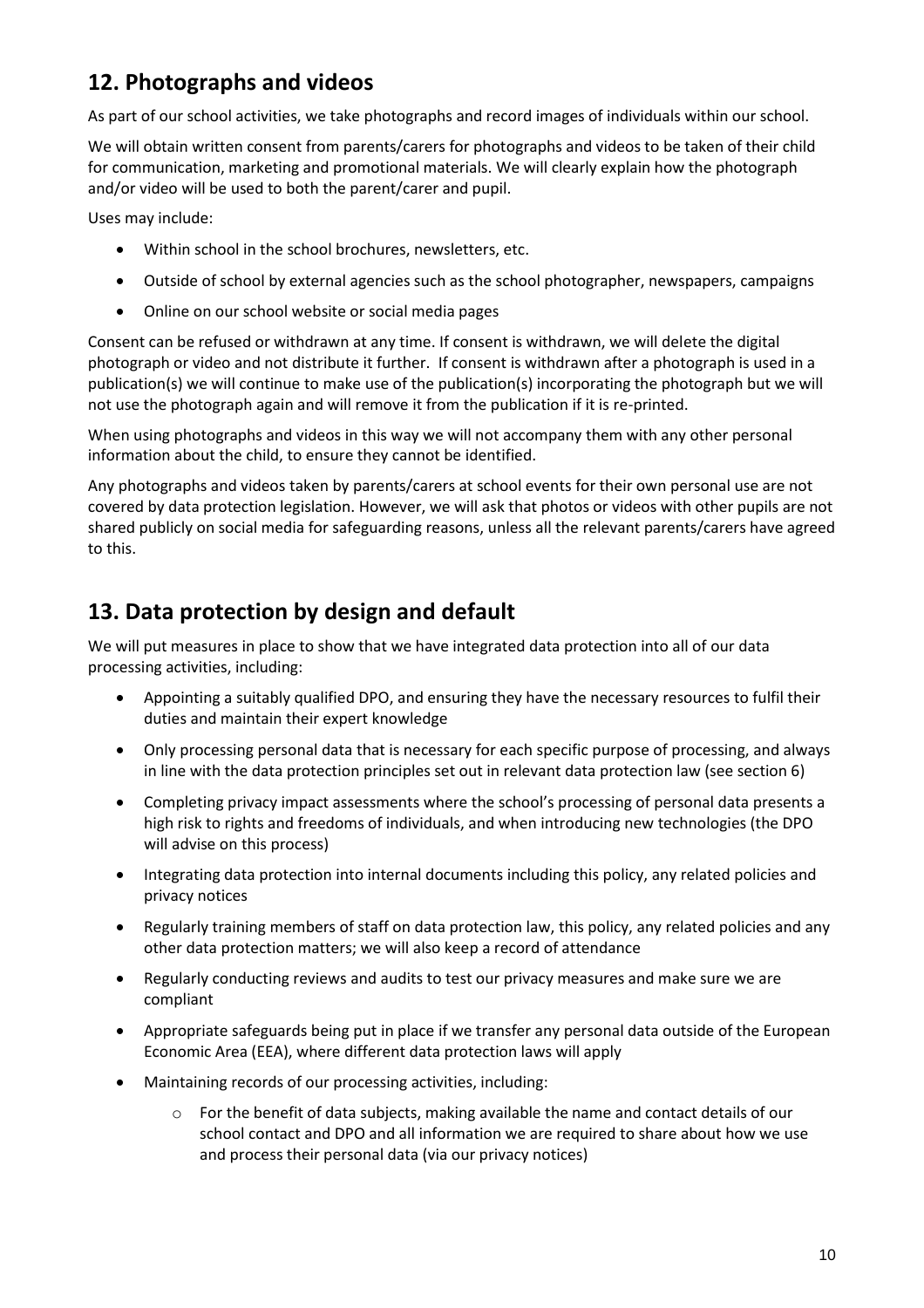$\circ$  For all personal data that we hold, maintaining an internal record of the type of data, data subject, how and why we are using the data, any third-party recipients, how and why we are storing the data, retention periods and how we are keeping the data secure

## **14. Data security and storage of records**

We will protect personal data and keep it safe from unauthorised or unlawful access, alteration, processing or disclosure, and against accidental or unlawful loss, destruction or damage.

In particular:

- Paper-based records and portable electronic devices, such as hard drives, that contain personal data are kept in locked storage when not in use
- Papers containing confidential personal data will not be left on office and classroom desks, on staffroom tables, pinned to notice/display boards, or left anywhere else where there is general access
- Passwords are used to access school computers, laptops, iPads and other electronic devices. Staff and pupils are reminded to keep their passwords private and change them at regular intervals
- Encryption software is used to protect all portable devices and removable media, such as USB devices
- Staff, pupils or governors who store personal information on their personal devices are expected to follow the same security procedures as for school-owned equipment (see our acceptable use policy)
- Where we need to share personal data with a third party, we carry out due diligence and take reasonable steps to ensure it is stored securely and adequately protected (see section 8).

## **15. Disposal of records**

Personal data that is no longer needed will be disposed of securely. Personal data that has become inaccurate or out of date will also be disposed of securely, where we cannot or do not need to rectify or update it.

For example, we will shred or incinerate paper-based records, and overwrite or delete electronic files. We may also use a third party to safely dispose of records on the school's behalf. If we do so, we will require the third party to provide sufficient guarantees that it complies with data protection law.

All data will be kept in accordance with the Retention Schedule set out in the Information and Record Management Society's Toolkit for Schools.

## **16. Personal data breaches**

The school will make all reasonable endeavours to ensure that there are no personal data breaches.

In the unlikely event of a suspected data breach, we will follow the procedure set out in appendix 1.

When appropriate, we will report the data breach to the ICO within 72 hours. Such breaches in a school context may include, but are not limited to:

- A non-anonymised dataset being published on the school website which shows the exam results of pupils eligible for the pupil premium
- Safeguarding information being made available to an unauthorised person
- The theft of a school laptop containing non-encrypted personal data about pupils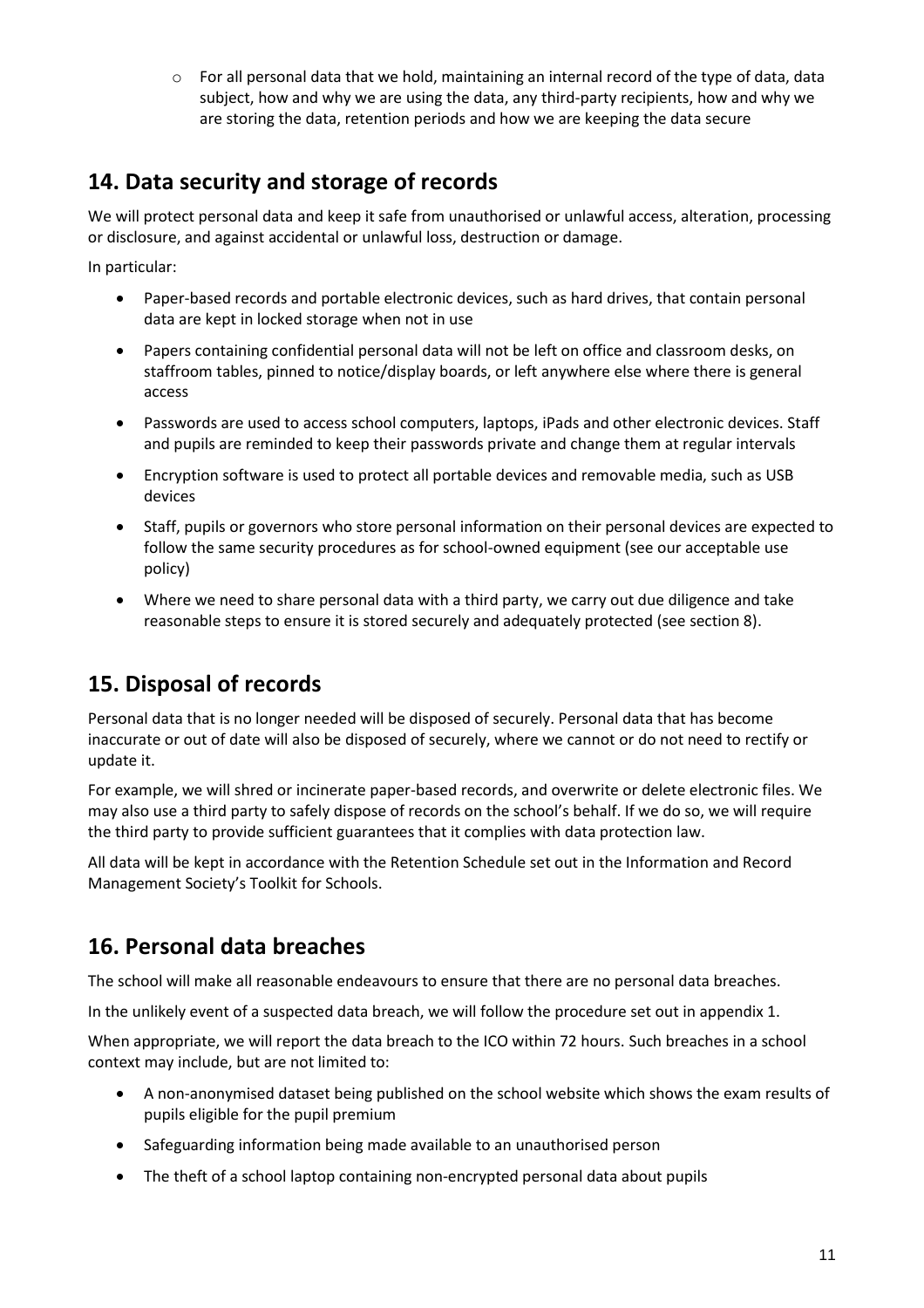# **17. Training**

All staff and governors are provided with data protection training as part of their induction process.

Data protection will also form part of continuing professional development, where changes to legislation, guidance or the school's processes make it necessary.

## **18. Monitoring arrangements**

The Headteacher and DPO are responsible for monitoring and reviewing this policy. This policy will be reviewed **every 2 years**.

## **19. Links with other policies**

This data protection policy is linked to our:

- Freedom of information publication scheme
- Data Retention Schedule
- Acceptable Use Policy
- CCTV Policy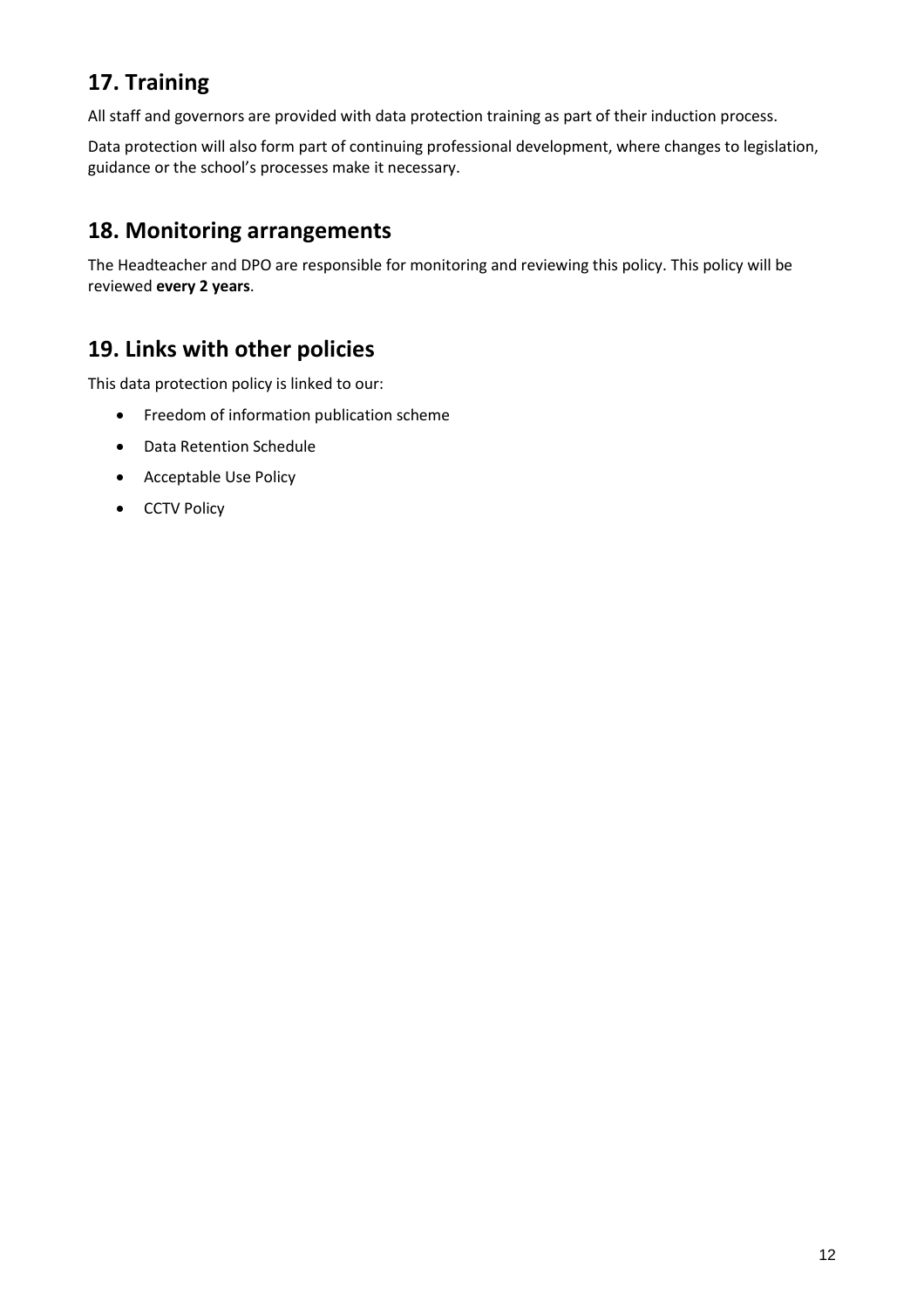# **Appendix 1: Personal data breach procedure**

This procedure is based o[n guidance on personal data breaches](https://ico.org.uk/for-organisations/guide-to-the-general-data-protection-regulation-gdpr/personal-data-breaches/) produced by the ICO.

- On finding or causing a breach, or potential breach, the staff member or data processor must immediately notify the Headteacher who is the school's data protection representative or the DPO
- The school's data protection representative and DPO will investigate the report, and determine whether a breach has occurred. To decide, they will consider whether personal data has been accidentally or unlawfully:
	- o Lost
	- o Stolen
	- o Destroyed
	- o Altered
	- o Disclosed or made available where it should not have been
	- o Made available to unauthorised people
- The school's data protection representative and DPO will alert the headteacher and the chair of governors
- The school's data protection representative and the DPO will make all reasonable efforts to contain and minimise the impact of the breach, assisted by relevant staff members or data processors where necessary. (Actions relevant to specific data types are set out at the end of this procedure)
- The DPO will assess the potential consequences, based on how serious they are, and how likely they are to happen
- The DPO will work out whether the breach must be reported to the ICO. This must be judged on a case-by-case basis. To decide, the DPO will consider whether the breach is likely to negatively affect people's rights and freedoms, and cause them any physical, material or non-material damage (e.g. emotional distress), including through:
	- o Loss of control over their data
	- o Discrimination
	- o Identify theft or fraud
	- o Financial loss
	- o Unauthorised reversal of pseudonymisation (for example, key-coding)
	- o Damage to reputation
	- o Loss of confidentiality
	- $\circ$  Any other significant economic or social disadvantage to the individual(s) concerned

If it's likely that there will be a risk to people's rights and freedoms, the DPO must notify the ICO.

- The school's data protection representative and DPO will document the decision (either way), in case it is challenged at a later date by the ICO or an individual affected by the breach. Documented decisions are stored on the school's computer network.
- Where the ICO must be notified, the DPO will do this via the ['report a breach' page of the ICO](https://ico.org.uk/for-organisations/report-a-breach/)  [website,](https://ico.org.uk/for-organisations/report-a-breach/) or through their breach report line (0303 123 1113), within 72 hours. As required, the DPO will set out:
	- $\circ$  A description of the nature of the personal data breach including, where possible:
		- The categories and approximate number of individuals concerned
		- The categories and approximate number of personal data records concerned